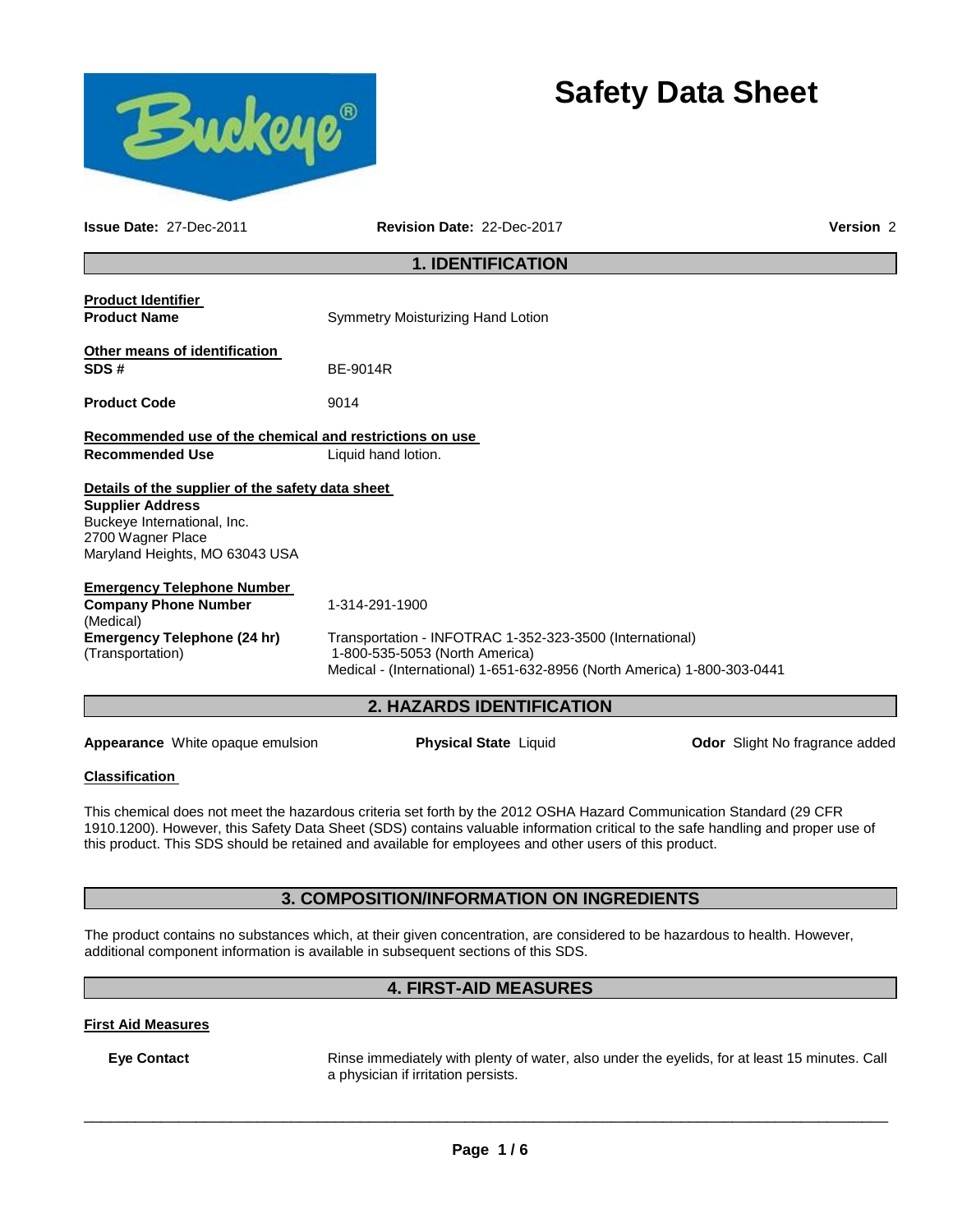| <b>Skin Contact</b>                 | If skin irritation occurs, rinse affected area with water.                                                                            |
|-------------------------------------|---------------------------------------------------------------------------------------------------------------------------------------|
| <b>Inhalation</b>                   | Remove to fresh air.                                                                                                                  |
| Ingestion                           | Drink 2-3 large glasses of water. Do not induce vomiting. Call a physician. Never give<br>anything by mouth to an unconscious person. |
| Most important symptoms and effects |                                                                                                                                       |

**Symptoms Contact may cause irritation and redness.** 

#### **Indication of any immediate medical attention and special treatment needed**

**Notes to Physician Treat symptomatically.** 

# **5. FIRE-FIGHTING MEASURES**

#### **Suitable Extinguishing Media**

Use extinguishing measures that are appropriate to local circumstances and the surrounding environment.

**Unsuitable Extinguishing Media** Not determined.

#### **Specific Hazards Arising from the Chemical**

Combustion products may be toxic.

**Hazardous Combustion Products** Carbon oxides.

# **Protective equipment and precautions for firefighters**

As in any fire, wear self-contained breathing apparatus pressure-demand, MSHA/NIOSH (approved or equivalent) and full protective gear.

## **6. ACCIDENTAL RELEASE MEASURES**

#### **Personal precautions, protective equipment and emergency procedures**

| <b>Personal Precautions</b>                          | Use personal protective equipment as required. Spills may be slippery.                                                               |  |  |
|------------------------------------------------------|--------------------------------------------------------------------------------------------------------------------------------------|--|--|
| Methods and material for containment and cleaning up |                                                                                                                                      |  |  |
| <b>Methods for Containment</b>                       | Prevent further leakage or spillage if safe to do so.                                                                                |  |  |
| <b>Methods for Clean-Up</b>                          | Pick up with mop, wet/dry vac, or absorbent material. Rinse area with clear water and allow<br>floor to dry before allowing traffic. |  |  |

## **7. HANDLING AND STORAGE**

## **Precautions for safe handling**

Advice on Safe Handling **Keep out of the reach of children.** 

## **Conditions for safe storage, including any incompatibilities**

| <b>Storage Conditions</b> | Keep containers tightly closed in a dry, cool and well-ventilated place. Keep container<br>closed when not in use. Store at room temperature. |
|---------------------------|-----------------------------------------------------------------------------------------------------------------------------------------------|
| Incompatible Materials    | Chlorine bleach.                                                                                                                              |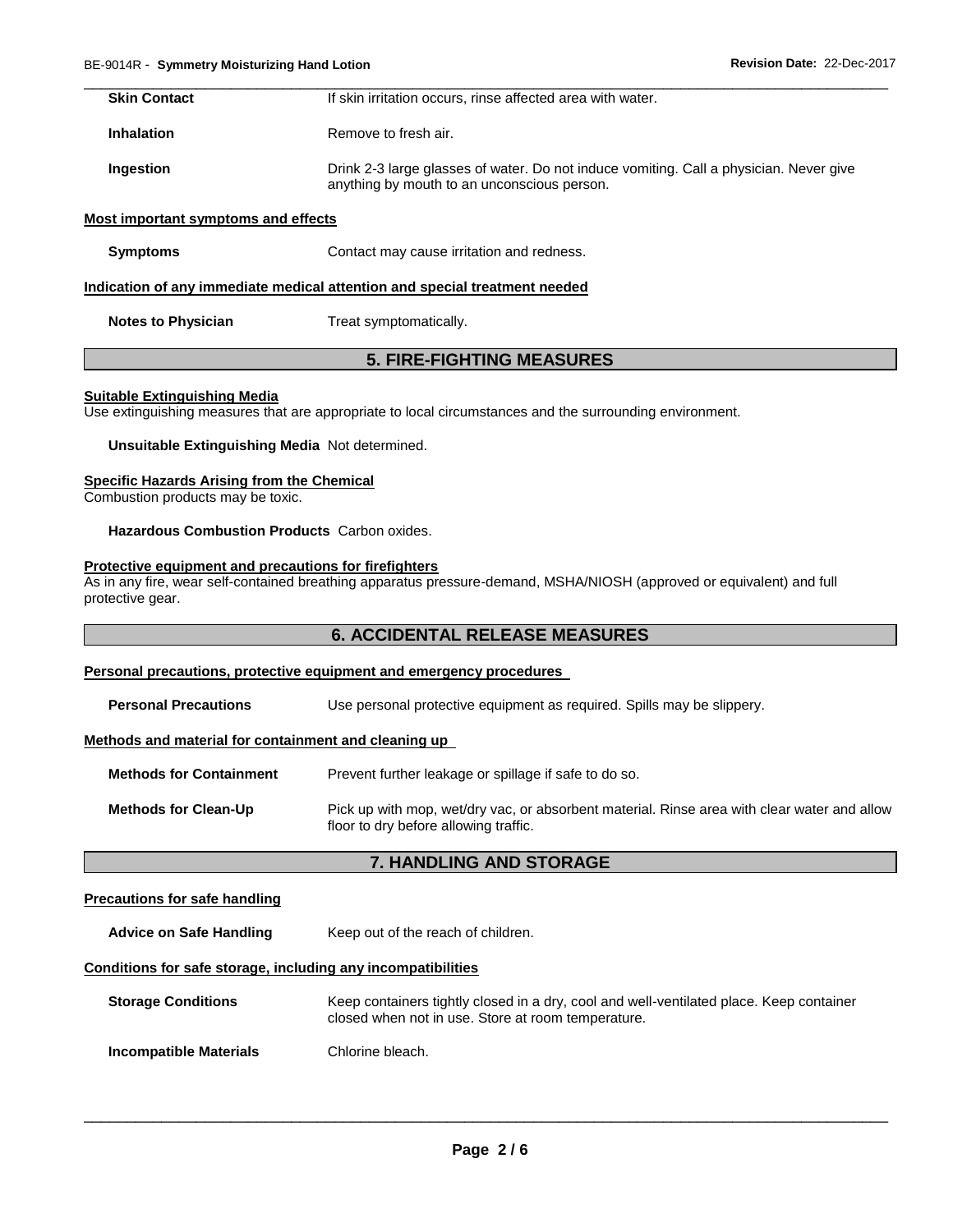# **8. EXPOSURE CONTROLS/PERSONAL PROTECTION**

\_\_\_\_\_\_\_\_\_\_\_\_\_\_\_\_\_\_\_\_\_\_\_\_\_\_\_\_\_\_\_\_\_\_\_\_\_\_\_\_\_\_\_\_\_\_\_\_\_\_\_\_\_\_\_\_\_\_\_\_\_\_\_\_\_\_\_\_\_\_\_\_\_\_\_\_\_\_\_\_\_\_\_\_\_\_\_\_\_\_\_\_\_

**Exposure Guidelines** No exposure limits noted for ingredient(s).

#### **Appropriate engineering controls**

**Engineering Controls None under normal use conditions.** 

**Individual protection measures, such as personal protective equipment**

**Eye/Face Protection** When using product, do not rub eyes.

**Skin and Body Protection** No protective equipment is needed under normal use conditions.

**Respiratory Protection** No protective equipment is needed under normal use conditions.

**General Hygiene Considerations** Handle in accordance with good industrial hygiene and safety practice.

# **9. PHYSICAL AND CHEMICAL PROPERTIES**

#### **Information on basic physical and chemical properties**

| <b>Physical State</b><br>Appearance | Liquid<br>White opaque emulsion | Odor                  | Slight No fragrance<br>added |
|-------------------------------------|---------------------------------|-----------------------|------------------------------|
| Color                               | White                           | <b>Odor Threshold</b> | Not determined               |
| <b>Property</b>                     | Values                          | Remarks • Method      |                              |
| рH                                  | $5.75 \pm 0.75$                 |                       |                              |
| <b>Melting Point/Freezing Point</b> | Not determined                  |                       |                              |
| <b>Boiling Point/Boiling Range</b>  | Not available                   |                       |                              |
| <b>Flash Point</b>                  | None                            | Tag Closed Cup        |                              |
| <b>Evaporation Rate</b>             | >1.0                            | (Water = 1)           |                              |
| <b>Flammability (Solid, Gas)</b>    | $n/a$ -liquid                   |                       |                              |
| <b>Upper Flammability Limits</b>    | Not applicable                  |                       |                              |
| <b>Lower Flammability Limit</b>     | Not applicable                  |                       |                              |
| <b>Vapor Pressure</b>               | Not determined                  |                       |                              |
| <b>Vapor Density</b>                | Not determined                  |                       |                              |
| <b>Specific Gravity</b>             | 1.00                            |                       |                              |
| <b>Water Solubility</b>             | Immiscible in water             |                       |                              |
| Solubility in other solvents        | Not determined                  |                       |                              |
| <b>Partition Coefficient</b>        | Not determined                  |                       |                              |
| <b>Auto-ignition Temperature</b>    | Not determined                  |                       |                              |
| <b>Decomposition Temperature</b>    | Not determined                  |                       |                              |
| <b>Kinematic Viscosity</b>          | Not determined                  |                       |                              |
| <b>Dynamic Viscosity</b>            | Not determined                  |                       |                              |
| <b>Explosive Properties</b>         | Not determined                  |                       |                              |
| <b>Oxidizing Properties</b>         | Not determined                  |                       |                              |

# **10. STABILITY AND REACTIVITY**

#### **Reactivity**

Not reactive under normal conditions.

#### **Chemical Stability**

Stable under recommended storage conditions.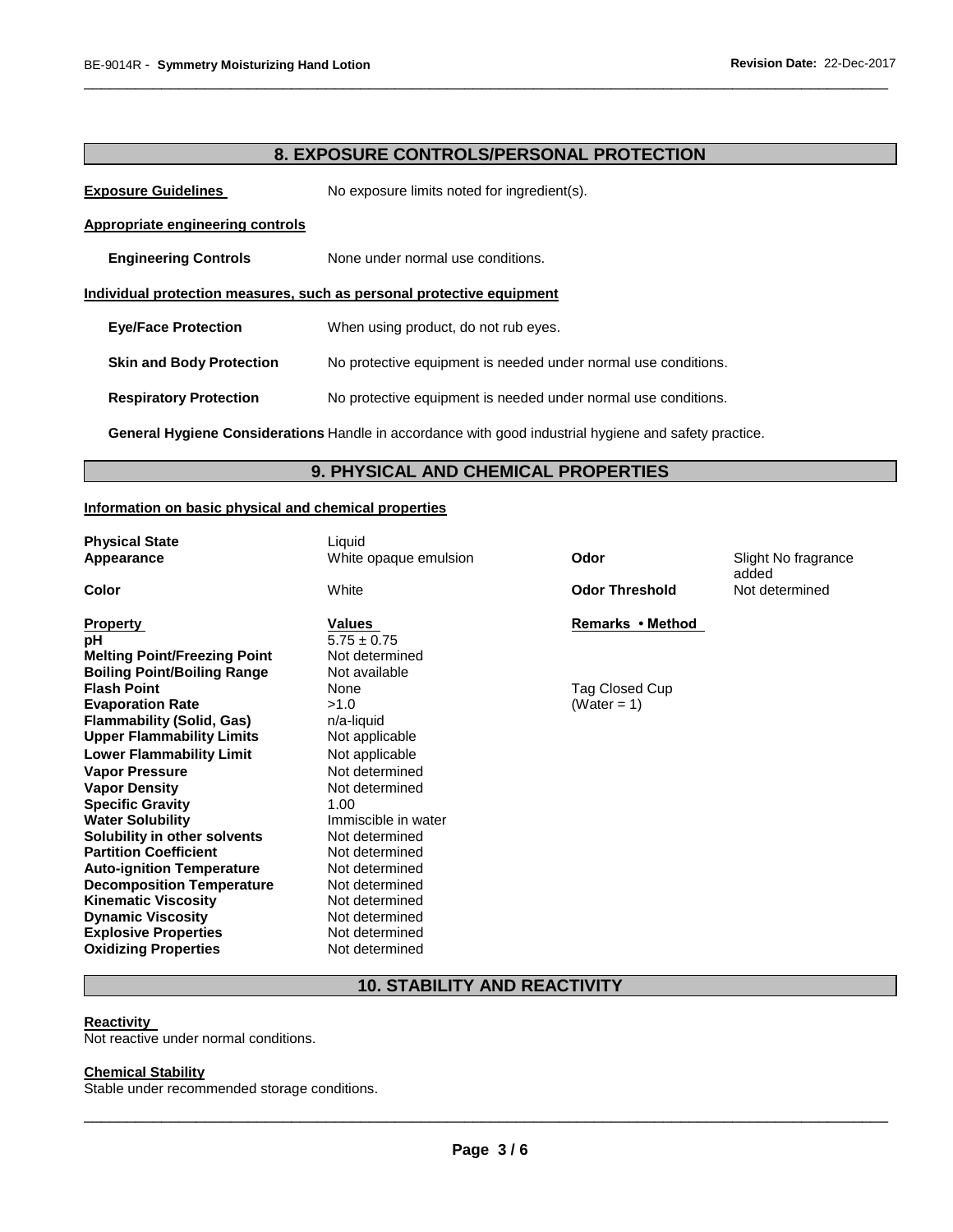#### **Possibility of Hazardous Reactions**

None under normal processing.

#### **Hazardous Polymerization** Hazardous polymerization does not occur.

#### **Conditions to Avoid**

Keep out of reach of children.

#### **Incompatible Materials**

Chlorine bleach.

## **Hazardous Decomposition Products**

Carbon oxides.

# **11. TOXICOLOGICAL INFORMATION**

\_\_\_\_\_\_\_\_\_\_\_\_\_\_\_\_\_\_\_\_\_\_\_\_\_\_\_\_\_\_\_\_\_\_\_\_\_\_\_\_\_\_\_\_\_\_\_\_\_\_\_\_\_\_\_\_\_\_\_\_\_\_\_\_\_\_\_\_\_\_\_\_\_\_\_\_\_\_\_\_\_\_\_\_\_\_\_\_\_\_\_\_\_

#### **Information on likely routes of exposure**

| <b>Product Information</b> | Product does not present an acute toxicity hazard based on known or supplied information              |
|----------------------------|-------------------------------------------------------------------------------------------------------|
| <b>Eve Contact</b>         | Avoid contact with eyes.                                                                              |
| <b>Skin Contact</b>        | Not expected to be a skin irritant during prescribed use.                                             |
| <b>Inhalation</b>          | Under normal conditions of intended use, this material is not expected to be an inhalation<br>hazard. |
| Ingestion                  | Do not taste or swallow.                                                                              |

#### **Component Information**

| <b>Chemical Name</b>                         | Oral LD50             | <b>Dermal LD50</b>   | <b>Inhalation LC50</b>              |
|----------------------------------------------|-----------------------|----------------------|-------------------------------------|
| <b>Isopropyl Myristate</b><br>$110-27-0$     | $> 10000$ mg/kg (Rat) | $= 5$ g/kg (Rabbit)  | $> 41$ mg/L (Rat) 1 h               |
| Glycerol<br>$56 - 81 - 5$                    | $= 12600$ mg/kg (Rat) | $> 10$ g/kg (Rabbit) | $> 570$ mg/m <sup>3</sup> (Rat) 1 h |
| Coconut Oil<br>8001-31-8                     | > 5000 mg/kg (Rat)    | -                    | -                                   |
| Polysorbate 60<br>9005-67-8                  | $> 60$ mL/kg (Rat)    |                      | $\blacksquare$                      |
| Ethylene glycol monophenyl ether<br>122-99-6 | $= 1260$ mg/kg (Rat)  | $= 5$ mL/kg (Rabbit) | $\blacksquare$                      |
| PEG-100 Stearate<br>9004-99-3                | $>$ 20 g/kg (Rat)     |                      | -                                   |

## **Information on physical, chemical and toxicological effects**

**Symptoms** Please see section 4 of this SDS for symptoms.

#### **Delayed and immediate effects as well as chronic effects from short and long-term exposure**

**Carcinogenicity** Based on the information provided, this product does not contain any carcinogens or potential carcinogens as listed by OSHA, IARC or NTP.

## **Numerical measures of toxicity**

Not determined

# \_\_\_\_\_\_\_\_\_\_\_\_\_\_\_\_\_\_\_\_\_\_\_\_\_\_\_\_\_\_\_\_\_\_\_\_\_\_\_\_\_\_\_\_\_\_\_\_\_\_\_\_\_\_\_\_\_\_\_\_\_\_\_\_\_\_\_\_\_\_\_\_\_\_\_\_\_\_\_\_\_\_\_\_\_\_\_\_\_\_\_\_\_ **12. ECOLOGICAL INFORMATION**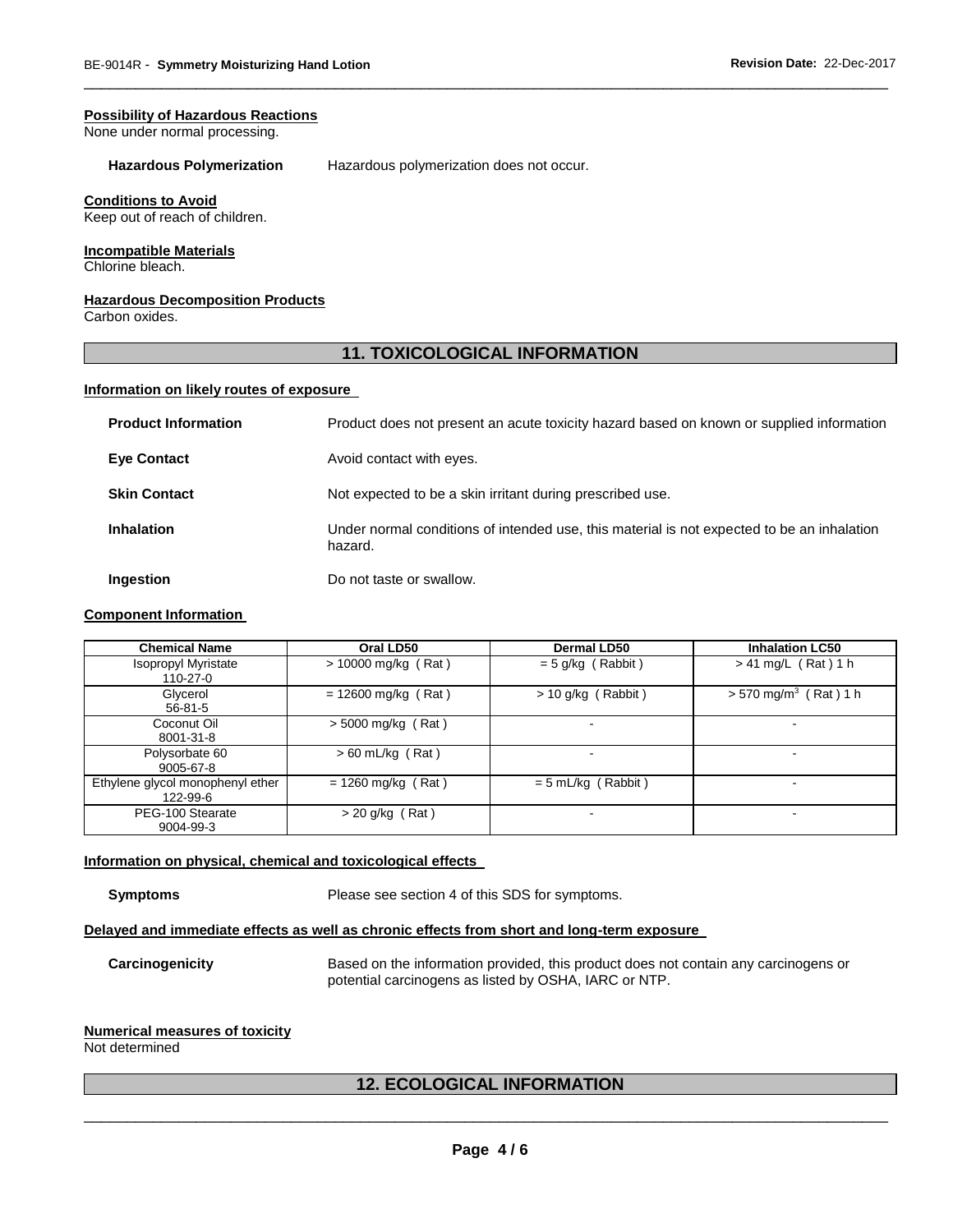# **Ecotoxicity**

An environmental hazard cannot be excluded in the event of unprofessional handling or disposal.

#### **Component Information**

| <b>Chemical Name</b>                            | Algae/aquatic plants                           | Fish                                                                                                                                                                      | <b>Toxicity to</b><br>microorganisms               | <b>Crustacea</b>                     |
|-------------------------------------------------|------------------------------------------------|---------------------------------------------------------------------------------------------------------------------------------------------------------------------------|----------------------------------------------------|--------------------------------------|
| <b>Isopropyl Myristate</b><br>$110-27-0$        | 100: 72 h Desmodesmus<br>subspicatus mg/L EC50 | 8400: 96 h Brachydanio rerio<br>mg/L LC50 semi-static 8400:<br>96 h Brachydanio rerio mg/L<br>LC50                                                                        |                                                    | 100: 48 h Daphnia magna<br>mg/L EC50 |
| Glycerol<br>$56 - 81 - 5$                       |                                                | 51 - 57: 96 h Oncorhynchus<br>mykiss mL/L LC50 static                                                                                                                     |                                                    | 500: 24 h Daphnia magna<br>mg/L EC50 |
| Ethylene glycol monophenyl<br>ether<br>122-99-6 | 500: 72 h Desmodesmus<br>subspicatus mg/L EC50 | 337 - 352: 96 h Pimephales<br>promelas mg/L LC50 flow-<br>through 220 - 460: 96 h<br>Leuciscus idus mg/L LC50<br>static 366: 96 h Pimephales<br>promelas mg/L LC50 static | $EC50 = 32.4$ mg/L 5 min<br>$EC50 = 880$ mg/L 17 h | 500: 48 h Daphnia magna<br>mg/L EC50 |

\_\_\_\_\_\_\_\_\_\_\_\_\_\_\_\_\_\_\_\_\_\_\_\_\_\_\_\_\_\_\_\_\_\_\_\_\_\_\_\_\_\_\_\_\_\_\_\_\_\_\_\_\_\_\_\_\_\_\_\_\_\_\_\_\_\_\_\_\_\_\_\_\_\_\_\_\_\_\_\_\_\_\_\_\_\_\_\_\_\_\_\_\_

## **Persistence/Degradability**

Not determined.

## **Bioaccumulation**

Not determined.

#### **Mobility**

| <b>Chemical Name</b>             | <b>Partition Coefficient</b> |
|----------------------------------|------------------------------|
| Isopropyl Myristate              | >6                           |
| $110 - 27 - 0$                   |                              |
| Glycerol                         | $-1.76$                      |
| $56 - 81 - 5$                    |                              |
| Ethylene glycol monophenyl ether | 1.13                         |
| 122-99-6                         |                              |

## **Other Adverse Effects**

Not determined

# **13. DISPOSAL CONSIDERATIONS**

## **Waste Treatment Methods**

| <b>Disposal of Wastes</b>     | Disposal should be in accordance with applicable regional, national and local laws and<br>regulations. |
|-------------------------------|--------------------------------------------------------------------------------------------------------|
| <b>Contaminated Packaging</b> | Disposal should be in accordance with applicable regional, national and local laws and<br>regulations. |

# **14. TRANSPORT INFORMATION**

| <b>Note</b> | Please see current shipping paper for most up to date shipping information, including<br>exemptions and special circumstances. |
|-------------|--------------------------------------------------------------------------------------------------------------------------------|
| <u>DOT</u>  | Not regulated                                                                                                                  |
| <b>IATA</b> | Not regulated                                                                                                                  |
| <b>IMDG</b> | Not regulated                                                                                                                  |